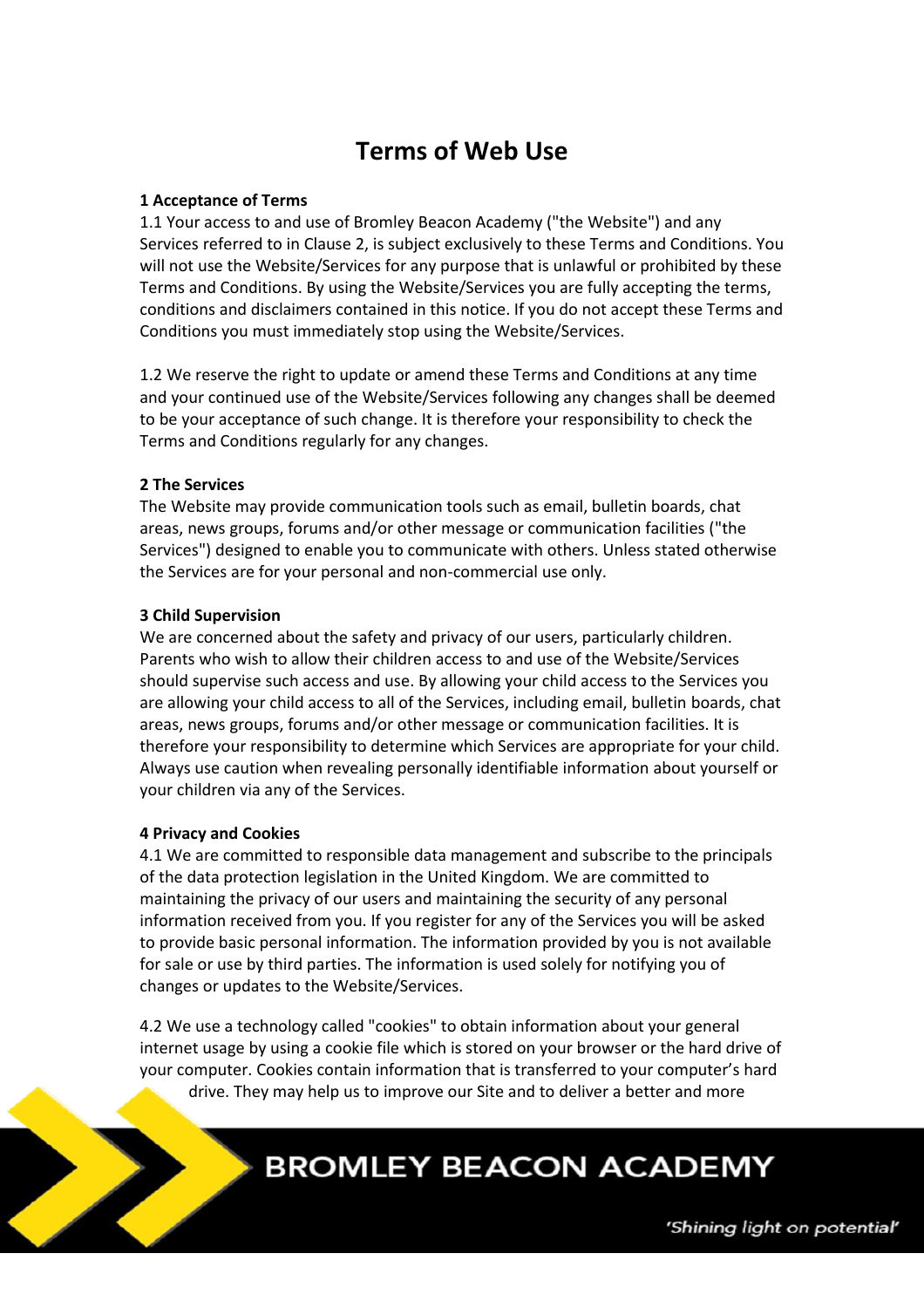personalised service. If you wish to opt-out of our placing cookies on your computer, please adjust your internet browser's settings to restrict cookies as detailed in your internet browser's help menu. You may also wish to delete cookies which have already been placed. For instructions on how to do this, please consult your internet browser's help menu.

#### **5 User Account, Password and Security**

If a particular Service requires you to open an account you will be required to complete the registration process by providing certain information and registering a username and password for use with that Service. You are responsible for maintaining the confidentiality of the username and password and also for all activities which take place under your account. You agree to immediately notify us of any unauthorised use of your password or account or any other breach of security. In no event will Bromley Beacon Academy be liable for any indirect or consequential loss or damage whatsoever resulting from the disclosure of your username and/or password. You may not use another person's account at any time, without the express permission of the account holder.

#### **6 Acceptable Use**

6.1 You acknowledge that all information, text, graphics, logos, photographs, images, moving images, sound, illustrations and other materials ("the Content"), whether posted publicly or transmitted privately, are the sole responsibility of the person from whom such Content originated. We do not control or endorse the Content and cannot guarantee the accuracy, integrity or quality of such Content and you acknowledge that by using the Services you may be exposed to Content that is offensive and/or indecent. Bromley Beacon Academy will not be liable in any way for any Content or for any loss or damage of any kind resulting from the use of any Content transmitted via the Services and you agree to bear all risks associated with the use of any Content, including any reliance on the accuracy or completeness of such Content.

6.2 In using the Website/Services you agree not to:

6.2.1 use the Services to send junk email, spam, chain letters, pyramid schemes or any other unsolicited messages, commercial or otherwise;

6.2.2 post, publish, distribute or disseminate material or information that is defamatory, infringing, obscene, indecent, threatening, abusive, harassing or unlawful;

6.2.3 post, publish, distribute or disseminate material or information that incites discrimination, hate or violence towards any person or group on account of their race, religion, disability, nationality or otherwise;

6.2.4 threaten, abuse, disrupt, stalk or otherwise violate the legal rights (including rights of privacy and publicity) of others;

# **BROMLEY BEACON ACADEMY**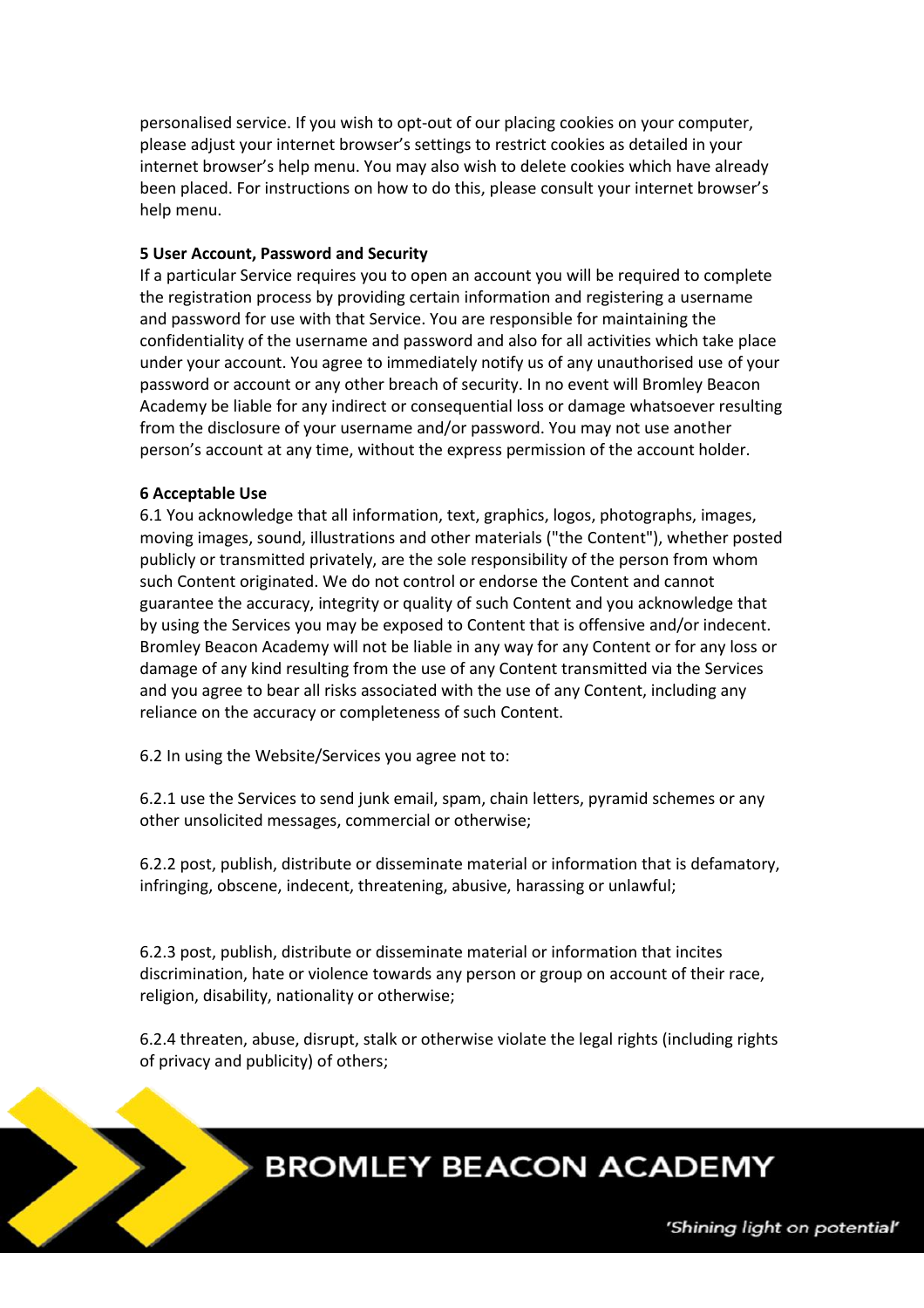6.2.5 use any information or material in any manner that infringes any copyright, trademark, patent or other proprietary right of any party;

6.2.6 make available or upload files that contain a virus, worm, trojan or corrupt data that may damage the operation of the computer or property of another;

6.2.7 collect or store personal information about others, including email addresses;

6.2.8 advertise or offer to buy or sell goods or services for any commercial purpose, unless such communication facility specifically allows such messages;

6.2.9 impersonate any person or entity for the purpose of misleading others;

6.2.10 violate any applicable laws or regulations;

6.2.11 use the Website/Services in any manner that could damage, disable, overburden or impair the Website/Services or interfere with any other party's use and enjoyment of the Website/Services;

6.2.12 post, publish, distribute or disseminate material or information that you do not have a right to transmit under any law or under contractual or fiduciary relationships (such as inside information or confidential information disclosed in the course of employment or under a confidentiality agreement);

6.2.13 attempt to gain unauthorised access to any of the Services, other accounts, computer systems or networks connected to the Website/Services through hacking, password mining or any other means.

6.3 We have no obligation to monitor the Services but shall be entitled to review materials posted to a communications facility and, at our sole discretion, to remove any material that breaches these Terms and Conditions or is otherwise objectionable.

#### **7 Termination**

We have the right to terminate your access to any or all of the Services at any time, without notice, for any reason, including without limitation, breach of these Terms and Conditions. We may also at any time, at our sole discretion, discontinue the Website/Services or any part thereof without prior notice and you agree that we shall

not be liable to you or any third party for any termination of your access to the Website/Services.

#### **8 Links to Third Party Websites**

The Website/Services may include links to third party websites that are controlled and maintained by others. Any link to other websites is not an endorsement of such websites and you acknowledge and agree that Bromley Beacon Academy is not responsible for the content or availability of any such sites.

# **BROMLEY BEACON ACADEMY**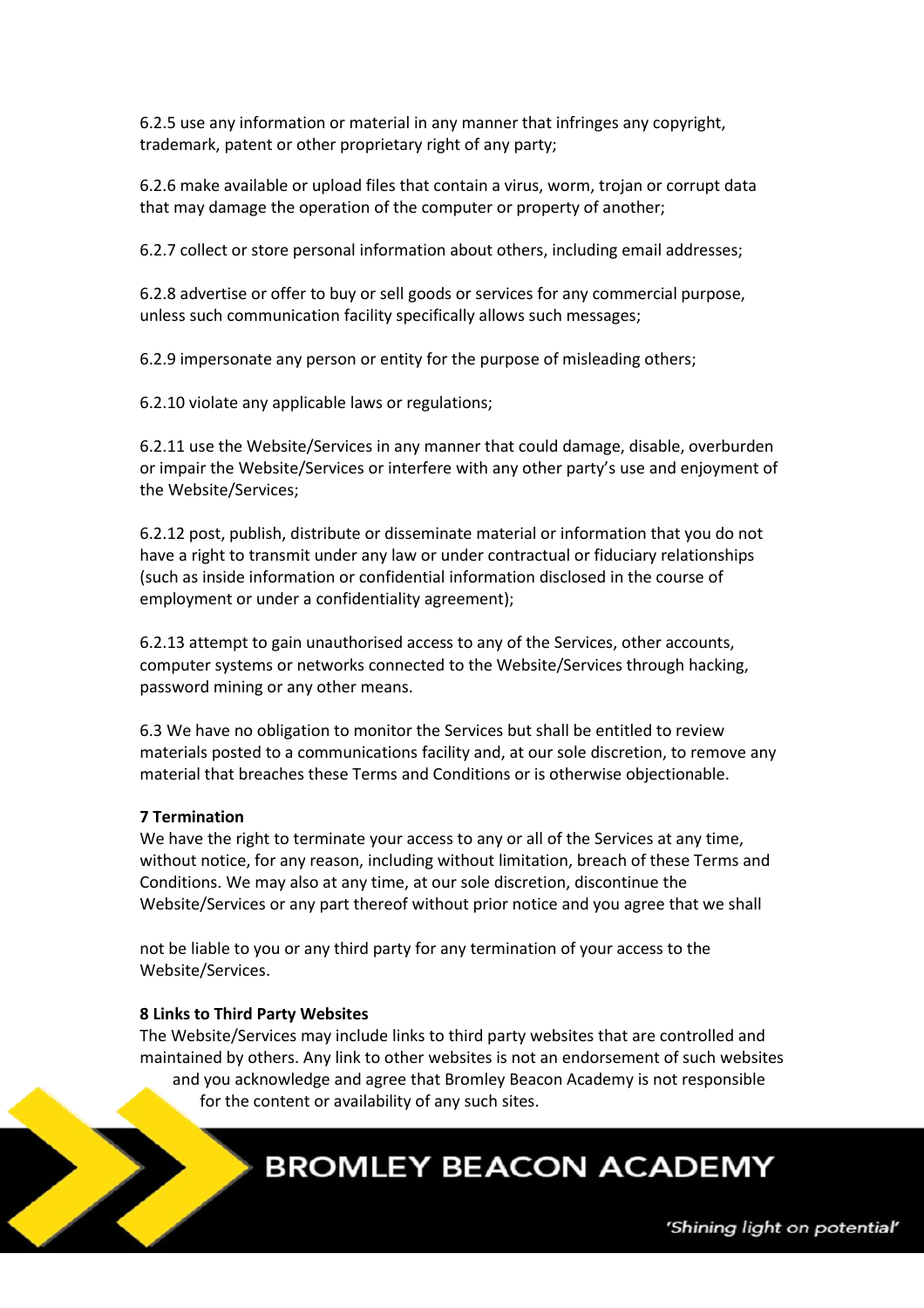# **9 International Use**

You agree to comply with all applicable laws regarding the transmission of technical data exported from the United Kingdom or the country in which you reside (if different) and with all local laws and rules regarding acceptable use of and conduct on the Internet.

## **10 Intellectual Property Rights**

10.1 The Website and its content (including without limitation the Website design, text, graphics and all software and source codes connected with the Website and the Services) are protected by copyright, trade marks, patents and other intellectual property rights and laws. In accessing the Website you agree that you will access the contents solely for your personal, non-commercial use. None of the content may be downloaded, copied, reproduced, transmitted, stored, sold or distributed without the prior written consent of the copyright holder. This excludes the downloading, copying and/or printing of pages of the Website for personal, non-commercial home use only.

10.2 Bromley Beacon Academy does not claim ownership of any materials you post, upload or submit to any publicly accessible area of the Services. However, by doing so you are granting us a world-wide, royalty free, non-exclusive licence to copy, distribute, transmit, reproduce, publicly display, edit, translate or publish such Content for as long as you elect to display such Content via the Services. The licence shall be terminated when such Content is deleted from the Services.

## **11 Indemnity**

You agree to indemnify and hold Bromley Beacon Academy harmless from and against any breach by you of these Terms and Conditions and any claim or demand brought against Bromley Beacon Academy by any third party arising out of your use of the Services and/or any Content submitted, posted or transmitted through the Services, including without limitation, all claims, actions, proceedings, losses, liabilities, damages, costs, expenses (including reasonable legal costs and expenses) howsoever suffered or incurred by Bromley Beacon Academy in consequence of your breach of these Terms and Conditions.

# **12 Disclaimers and Limitation of Liability**

12.1 Use of the Website/Services is at your own risk. The Website/Services are provided on an "AS IS" and "AS AVAILABLE" basis without any representation or endorsement made and without warranty of any kind whether express or implied, including but not limited to the implied warranties of satisfactory quality, fitness for a particular purpose, non-infringement, compatibility, security and accuracy.

12.2 To the extent permitted by law, Bromley Beacon Academy will not be liable for any indirect or consequential loss or damage whatsoever (including without limitation loss of business, opportunity, data, profits) arising out of or in connection with the use of the Website/Services.